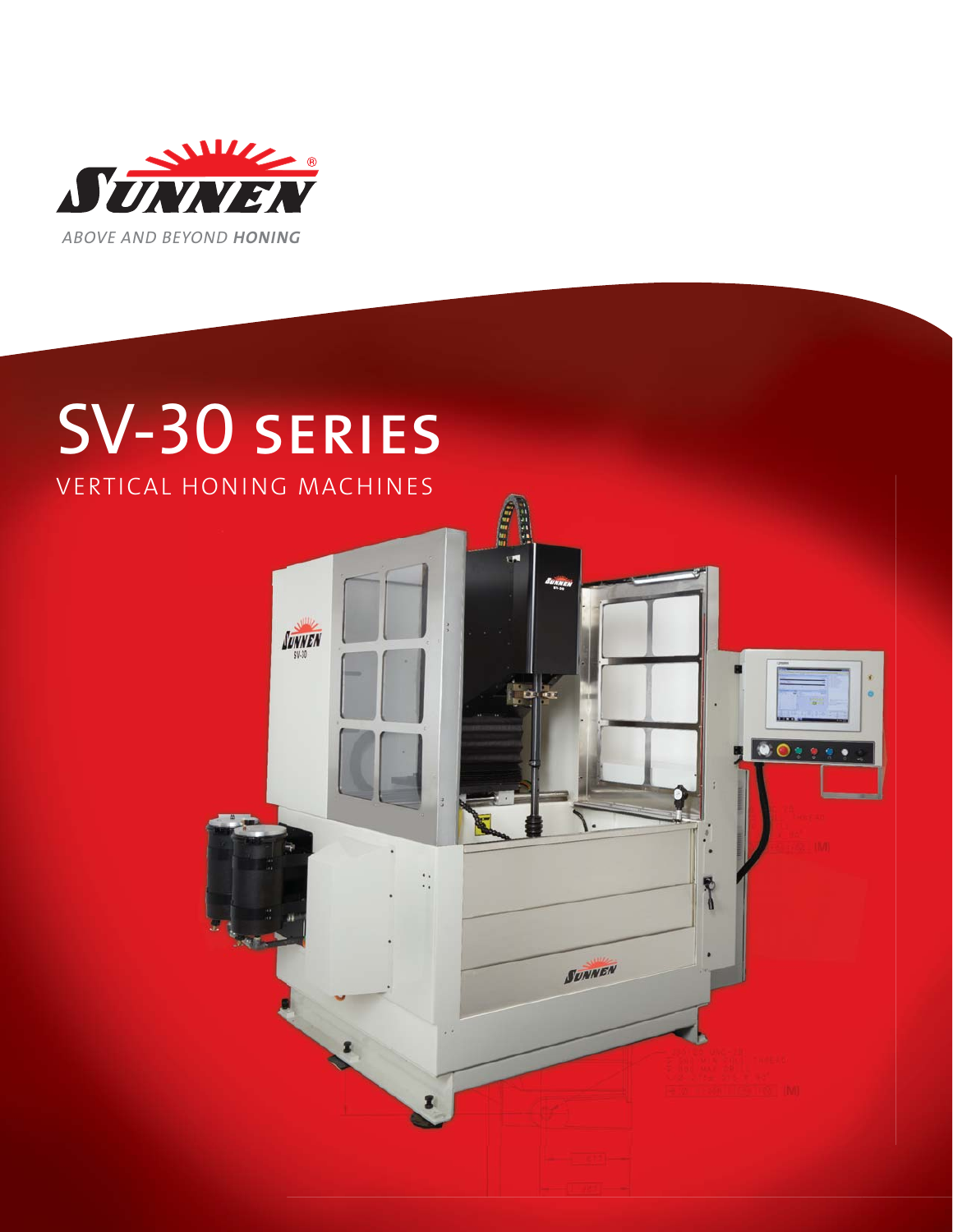# **SUNNEN'S SV-30 VERTICAL HONING MACHINE** POWERFUL, RUGGED AND PRECISE





The SV-30 Series is the next generation of the legendary Cylinder King® line of honing machines known worldwide. The SV-30 series machines offer a wide variety of features and flexibility in an affordable package ideal for contract machine shops, automotive performance and rebuilding shops, and mid-volume industrial production facilities. There are six new standard SV-30 models with varying options assuring the right fit for virtually any mid-volume production industrial or automotive applications. Depending on the model, the SV-30 series includes such features as:

- New step and repeat functionality provides automatic bore-to-bore operation with servo X-axis and new GH LF series tooling.
- Tool protection at both top and bottom of the bore.
- Rugged cast iron column.

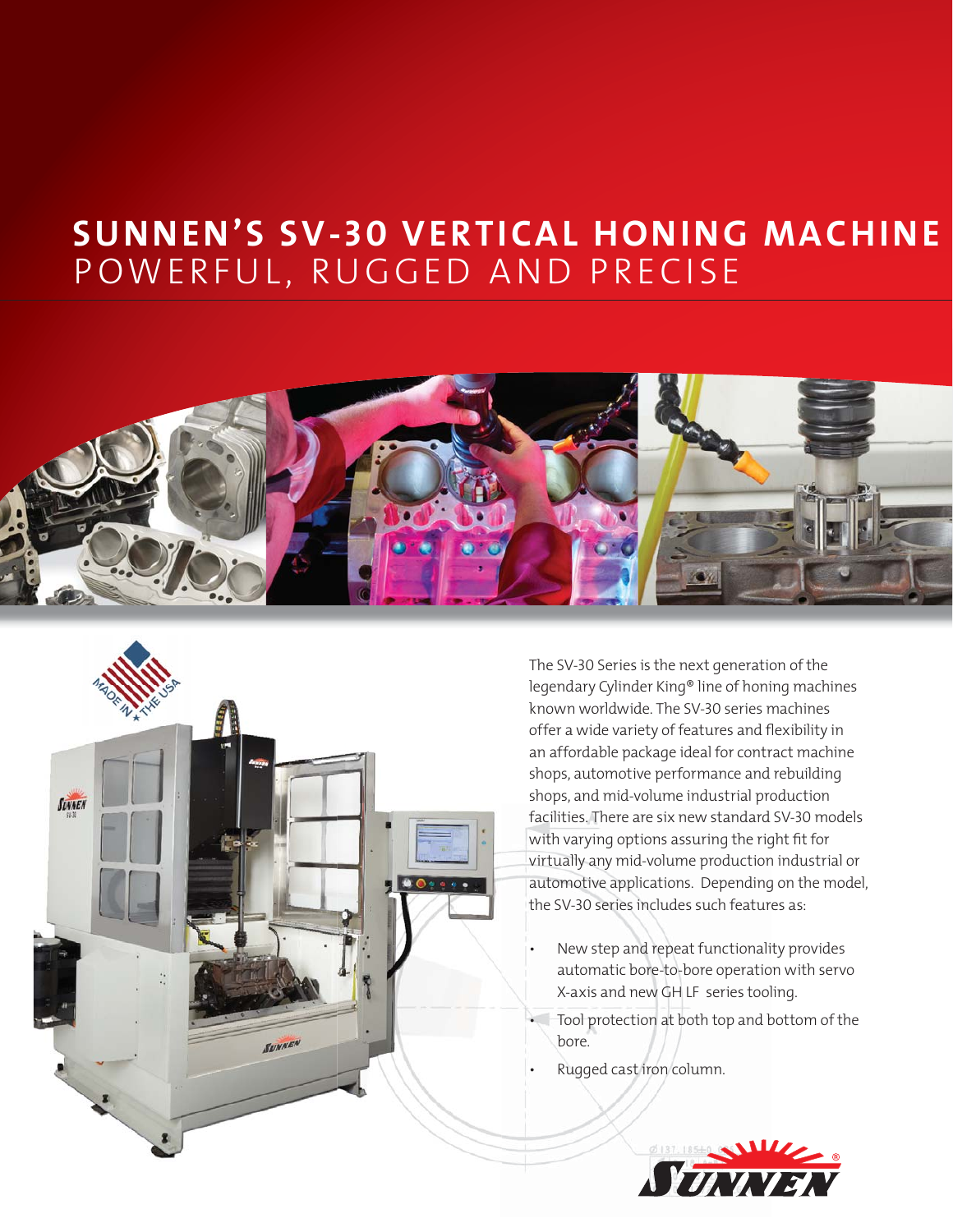

- Proven servo ball screw stroking mechanism.
- User-friendly Windows PC control with a large 378 mm (15") color touchscreen .
- CE compliant safety system standard on all models.
- All models feature Siemens and Phoenix industrial controls with software developed by Sunnen engineers who are experts in honing applications.
- For applications not requiring a high level of automation there are models offered with value-priced features such as an induction spindle and manual column movement.
- Backed by Sunnen's *best in the industry*  3-year parts and labor warranty and our extensive global field service support team.

*Your Sunnen Technical Specialist will work with you to determine the best solution for your needs – it's all part of the added value you get with Sunnen. Plus, our worldwide sales and service team provides comprehensive support for the installation and operation of every system we make.* 

*Whatever your need, we have the expertise and product range to create the right solution for you and the dedication to support you for the long run.*

*To fi nd the Sunnen representative nearest you, visit our website: www.sunnen.com*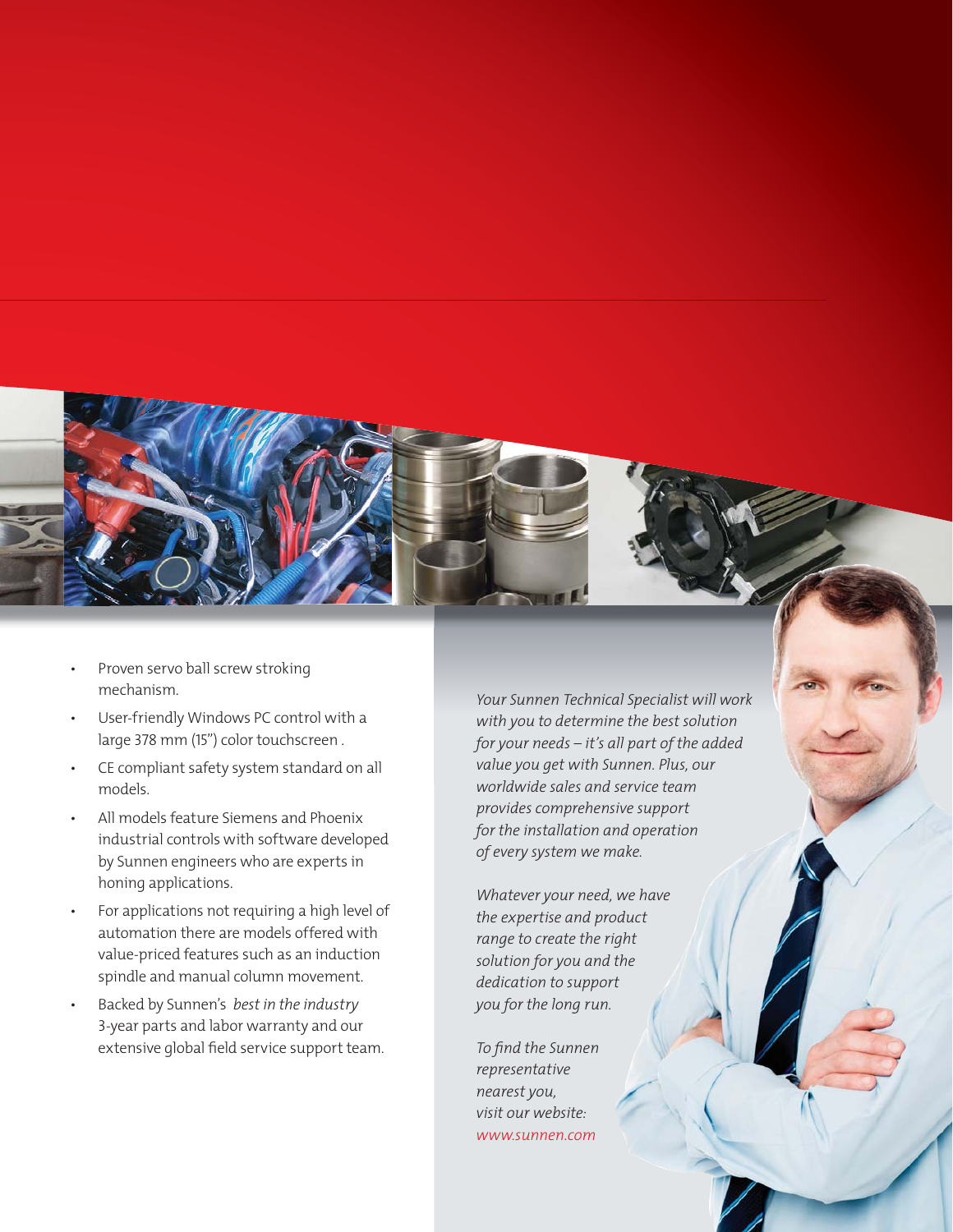# The SV-30 drives diamo<mark>nd and cbn abrasives in</mark><br>The production, Job And Performance shop. **the production, job and Performance shop.**

 $SV.30$ 

#### *Standard & Optional Features*

- $\bullet$ Variable speed 50-600 rpm, 4.5 kW (6 hp) servo or 4.1 kW (5.5hp) spindle motors are powerful enough to drive twostage, metal-bond, diamond and CBN abrasives for short cycle times with high accuracy and minimal labor.
- $\bullet$ Heavy-duty cast iron column.
- $\bullet$ The front loading design and weight capacity of up to 600 kg (1325 lbs), including fixture, combine for versatility in honing a wide range of parts.
- $\bullet$ PC-controlled with a large 378 mm (15 in)color touch screen that is rugged and eliminates cumbersome buttons that collect oil, dirt and grime. The swiveling operator panel can be adjusted for viewing from a variety of positions.
- $\bullet$ Servo or manual driven X-axis allows left/right positioning of the column with 813 mm (32 in) range
- $\bullet$ Servo rotary tool feed system can be used with two-stage hone heads to complete roughing and finishing without stone changes for faster processing times. Rough to finish changeover is four times faster than previous models.
- $\bullet$ Standard 206 liter (55 gallon) internal coolant system is equipped with two canister filters on the side of the machine, for ease of maintenance and provides increased coolant filtration for precise surface finish. Includes fi lter status indicator.
- Proven 2.5 kW (3.4 hp) servo ball screw stroking system allows for increased flexibility and performance.  $\bullet$
- $\bullet$ Heavy-duty welded base for durability.
- $\bullet$ Standard LED work area lighting.
- $\bullet$ Standard state-of-the-art CE compliant safety features include interlocked stainless steel sliding front panel, side and rear panels, front mounted light curtain, safety PLC, and safe limited setup speeds.
- $\bullet$ MT Connect and Industry 4.0 capable.
- $\bullet$ Standard PC uninterruptible power supply (UPS) eliminates unsafe shutdown of control system and ensures a safe start-up.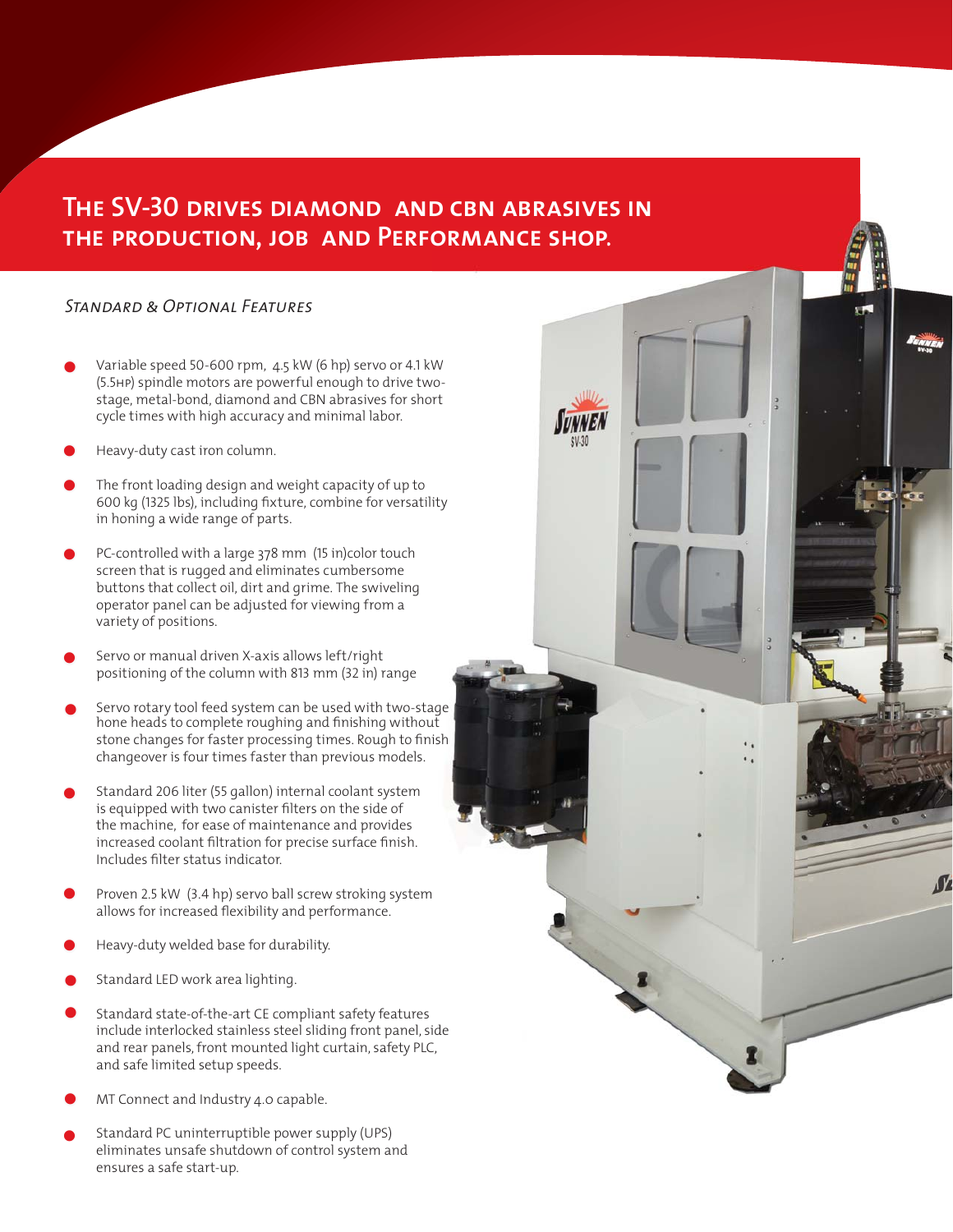

**INNEN** 

ö

## The SV-30 puts you in complete control for increased precision, consistency, productivity and quality

- **Full bore profile display** projects a real-time display of the bore cross section that simplifies removing taper from the bore … allows user to dwell in the exact position as long as necessary where bore is visually smaller – a Sunnen innovation.
- **Tool Protection** automatically checks the top and bottom of the bore prior to starting the cycle.
- **Size Lock** allows you to hone to a preset diameter.
- **Rough and finish cycles** rough cycle removes stock fast and can be set to automatically switch to finish cycle for optimum bore geometry and for the desired crosshatch angle.
- **Standard programmable Auto Dwell for unattended operation** - the machine automatically dwells in the tightest part of the bore – top, middle or bottom.
- Advanced PC control allows variable speed for a much wider range of control and consistent crosshatch pattern. Switch from rough to finish honing with one push of a button.
- **Crosshatch control** enter desired crosshatch angle and the machine automatically adjusts speeds to the entered angle.
- **Bore Oversize Setup** allows for fast setup for engine rebuilders in standard oversizes (Example: .010 in., .020 in., .030 in.)
- Auto-reverse feature allows fine-tuning of surface finish.
- **1000+** saved setup capability.
- **USB port** for software backup and updates.
- **Screen selectable languages** include English, German, Spanish and Chinese.
- **More standard features** include short stroke, custom tool entry, and spindle load honing.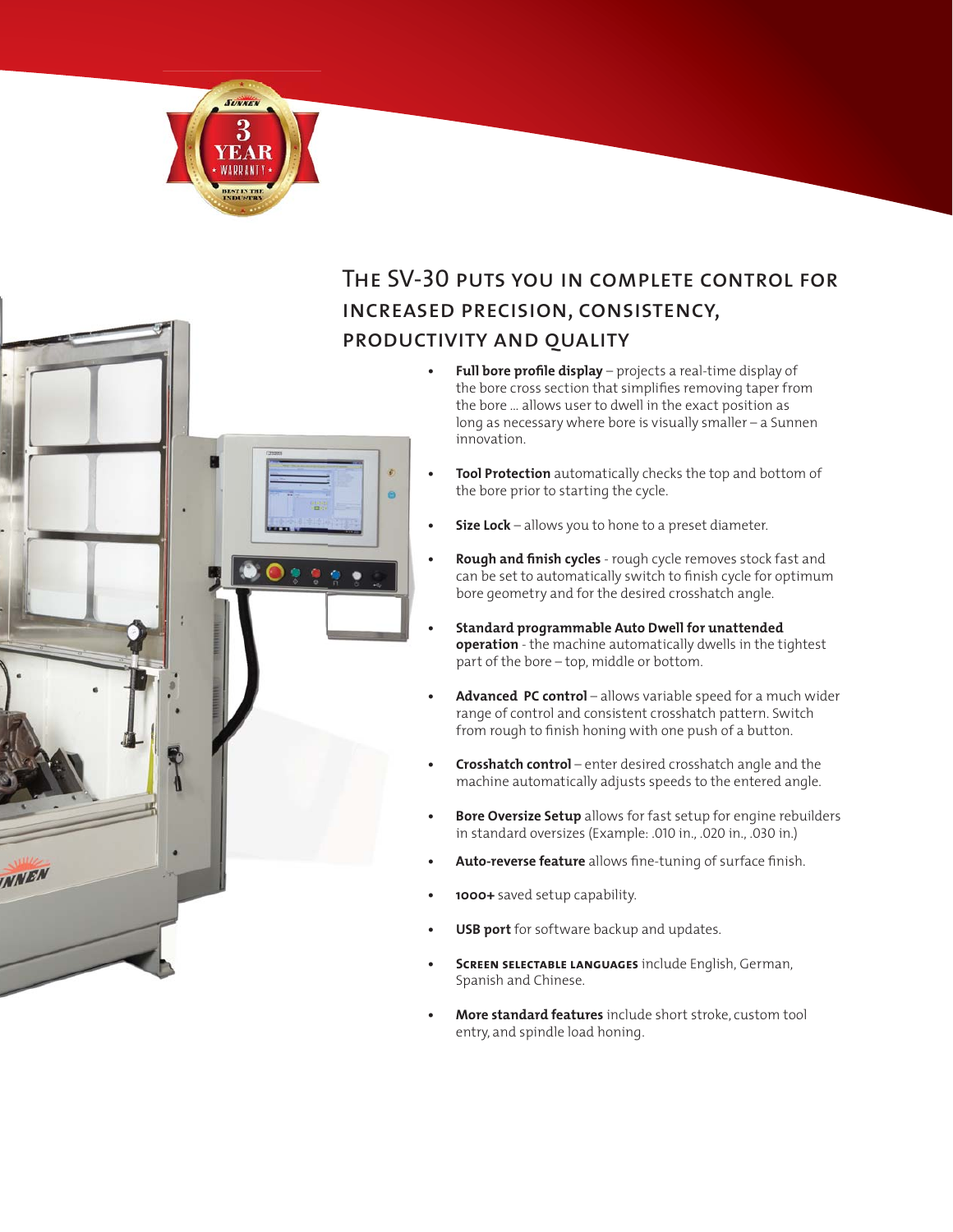

# *The SV-30 features Sunnen's Innovative Step and Repeat Capability*

The SV-30 Series is capable of labor saving, automatic bore-tobore operation(step and repeat) when equipped with a servo X axis. Models are available for both in line and V block configurations. For V block automatic operation the servo rollover cradle is required. This incorporates an innovative fixturing system to keep the tool and bore centerlines aligned. This feature requires use of the GH LF series of tools.

#### *Machine Options include:*

- *1. T-slot base plate for custom fi xturing*
- *2. Heavy-duty Manual Rollover Cradle for engine blocks accommodates in*  line and 60°/90°/120° V-type blocks. Special configurations are available. *(pictured above). Both above options allow easy change over from cradle to T-slot)*
- *3. Block Clamp Kit*
- *4. 208/230 VAC Transformer*
- *5. Full feature automation interface to reduce automation costs.*

## *SV-30 Work Area and Dimensions*



Overall machine width, side: 2064 mm (81 in) Overall machine width, front: 1831 mm (72 in)

#### *Specifications:*

**Spindle Speed:** 50 - 600 RPM

#### **Spindle Power:**

4.1 kW (5.5 hp) - induction spindle models 4.5 kW (6 hp) - servo spindle models

#### **Stroker:**

2.5 kW servo (3.4 hp) Variable speed: 5-100 SPM Stroke Length: up to 705 mm (27.75 in) Servo X Axis models: .5 kW (.67 hp)

#### **Carriage Travel:**

813 mm (32 in.) left/right travel available (X axis)

**Maximum Workpiece and Fixture Weight:** 600 kg (1325 lbs)

**Workpiece Envelope:** 1219 mm W x 760 mm D (48 in x 30 in)

#### **Machine Weight:**

Dry Weight: 1329 kg (2930 lbs. ) Shipping Weight: 1823 kg. (4020 lbs)

#### **Honing Fluid/Filter System:**

Honing Oil Reservoir: 206-liter (55-gallon) capacity with two standard canister filters.

#### **Voltages Available**

Electrical System: 400 VAC 50 Hz 3 phase 460 VAC 60 Hz 3 Phase

#### *STANDARD SV-30 SERIES MODELS*

**SV-30:** Manual X axis, 4.1 kW (5.5 hp) induction spindle

**SV-30S:** Manual X axis, 4.5 kW (6 hp) servo spindle

**SV-30X:** Servo drive X axis, 4.1 kW (5.5 hp) induction spindle, step and repeat function - in Line

**SV-30AX:** Servo drive X axis, 4.1 kW (5.5 hp) induction spindle, Servo rolloever cradle, step and repeat function - V block

**SV-30SX:** Servo drive X axis, 4.5 kW (6 hp) servo spindle, step and repeat function - in line

**SV-30ASX:** Servo drive X axis, 4.5 kW (6 hp) servo spindle, servo rollover cradle, step and repeat function - V block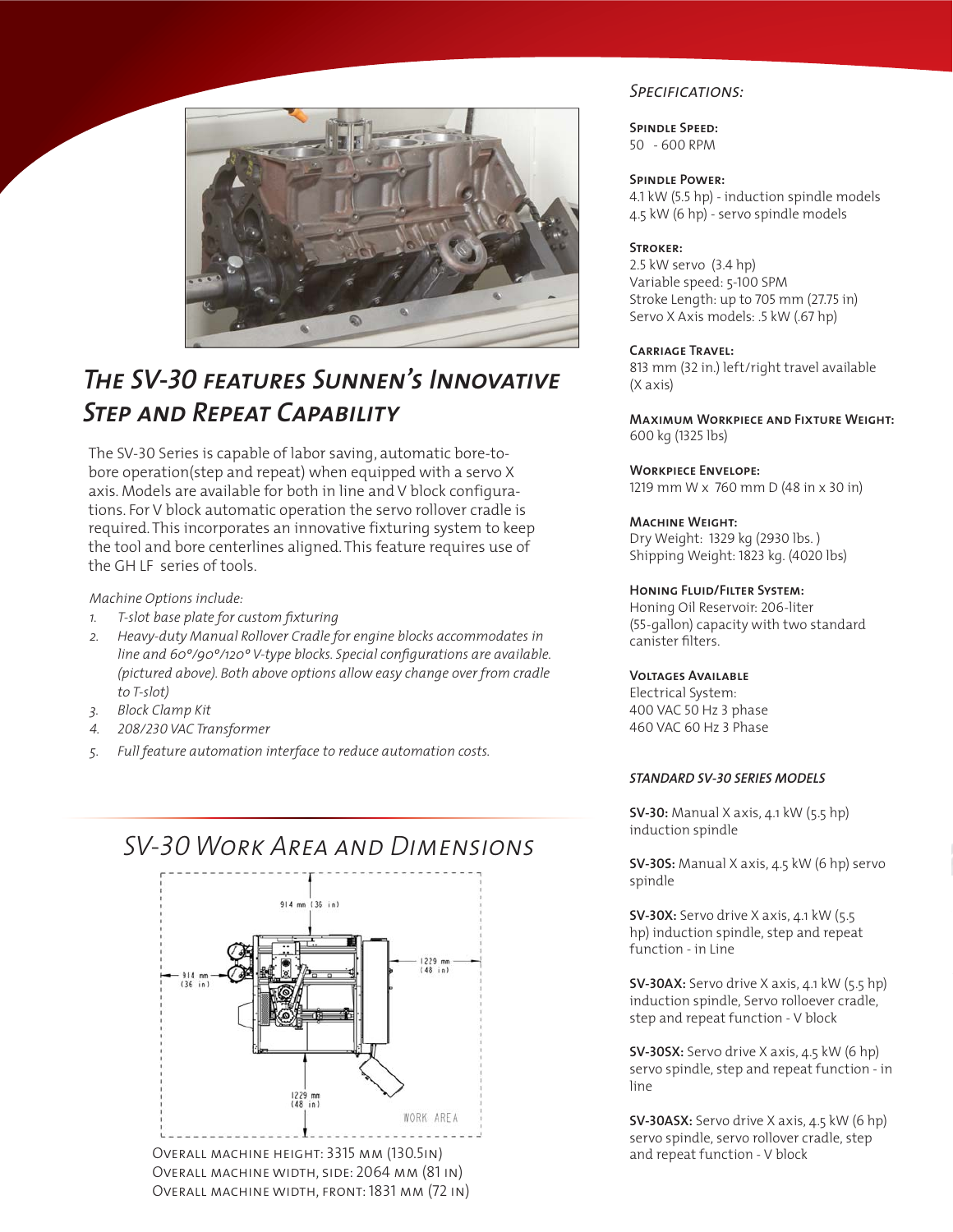## SV-30 Tooling, Abrasives and Lubricants

You get many tooling choices with the SV-30. It allows you to choose the exact tooling and abrasive to meet your specific production requirements and will use the same Sunnen tooling you've come to depend on. Sunnen is the only full-line company that produces its own precision honing abrasives. And with the largest variety of diamond or CBN superabrasives and aluminum oxide or silicon carbide conventional abrasives, you are assured of the most exact and consistent surface finish in the industry.



**Note:** All of the tools below are available for use in all SV-30 models unless using step and repeat. The GHSS LF Series and GHTS LF Series tools have been specially designed for use with the step and repeat feature.



#### **GHSS/GHTS Tooling**

Sunnen's GHSS/GHTS multi-stone tools are designed for use with metal bond CBN and diamond abrasives for fast cutting action and reduced cycle times. Sunnen's Plateau Honing Tool (PHT) brushes work in these tools to provide consistent plateau finishes. The GHTS is a two-stage tool that performs both rough and fine honing operations (stone or brush) within the same honing tool – without changing stones – to reduce your bore sizing costs.



#### **DH-Series Diamond Honing System**

Sunnen's Diamond Honing System features multipoint cutting action that spreads out force for faster, rounder bores and greatly improves productivity and performance. Three different tools cover the size range. An excellent choice for blind bores or ported cylinder heads.



#### **Sunnen CK/CV-Type Tooling**

Industry standard CK and CV-Type tools cut fast and are rugged, economical and easy to use. They have a large range, and the stones can be changed in seconds. Bores are finished faster and more accurately with minimum stock removal.

#### **P20/P28 Mandrels**

These mandrels incorporate multiple stones aligned end-to-end to allow for long bore honing, with the P28 accommodating blind bore honing as well. Both P20 and P28 mandrels have replaceable abrasives and guide shoes. Requires CV-1010 adapter.

#### **MPS/ANR Modular Tooling**

The MPS and ANR Tooling System can be used to convert any *big work* honing machine into a state-ofthe-art bore finishing system. Allows you to hone a wide variety of materials, sizes and bore conditions quickly and economically.

#### **Bore Diameter Range\*:**

**GHSS:** 37,59 - 140,71 mm (1.48 - 5.54 inches) **GHTS:** 62 - 140,7 mm (2.44 - 5.54 inches)

#### **Bore Diameter Range\*:**

70 - 139,7 mm (2.75 - 5.5 in.)

**Bore Diameter Range\*:**  51 - 203 mm (2-8 inches)

#### **Bore Diameter Range\*:**

**P20:** 19 mm - 25,4 mm (.75 in - 1.00 in) **P28:** 25,15 mm - 152,40 mm (0.99 in - 6.00 in)

#### **Bore Diameter Range\*:**

**MPS:** - 50 - 292,1 mm (1.98 - 11.5 inches)

**ANR:** 64 - 533 mm (2.5 - 21 in)

### Sunnen Abrasives and **LUBRICANTS**

From aluminum oxide to silicon carbide to diamond and CBN, Sunnen offers the industry's largest variety of mounted or un-mounted stick abrasives, bond types, grain sizes and stone configurations.

Before any stone is shipped, it is graded and qualified, maintaining the most exacting quality control standards in the industry to assure you of the most consistent and precise honing performance available.

Sunnen's premium honing oils and coolants provide extreme lubricity for higher honing pressure and harder abrasives, delivering faster cutting rates, longer abrasive life, lower cost-perpart and ultimately more profits.

*\* Bore diameter ranges are for the standard tool series.*

 *Special tools are available to extend this range but may be beyond the size capability of the machine.*